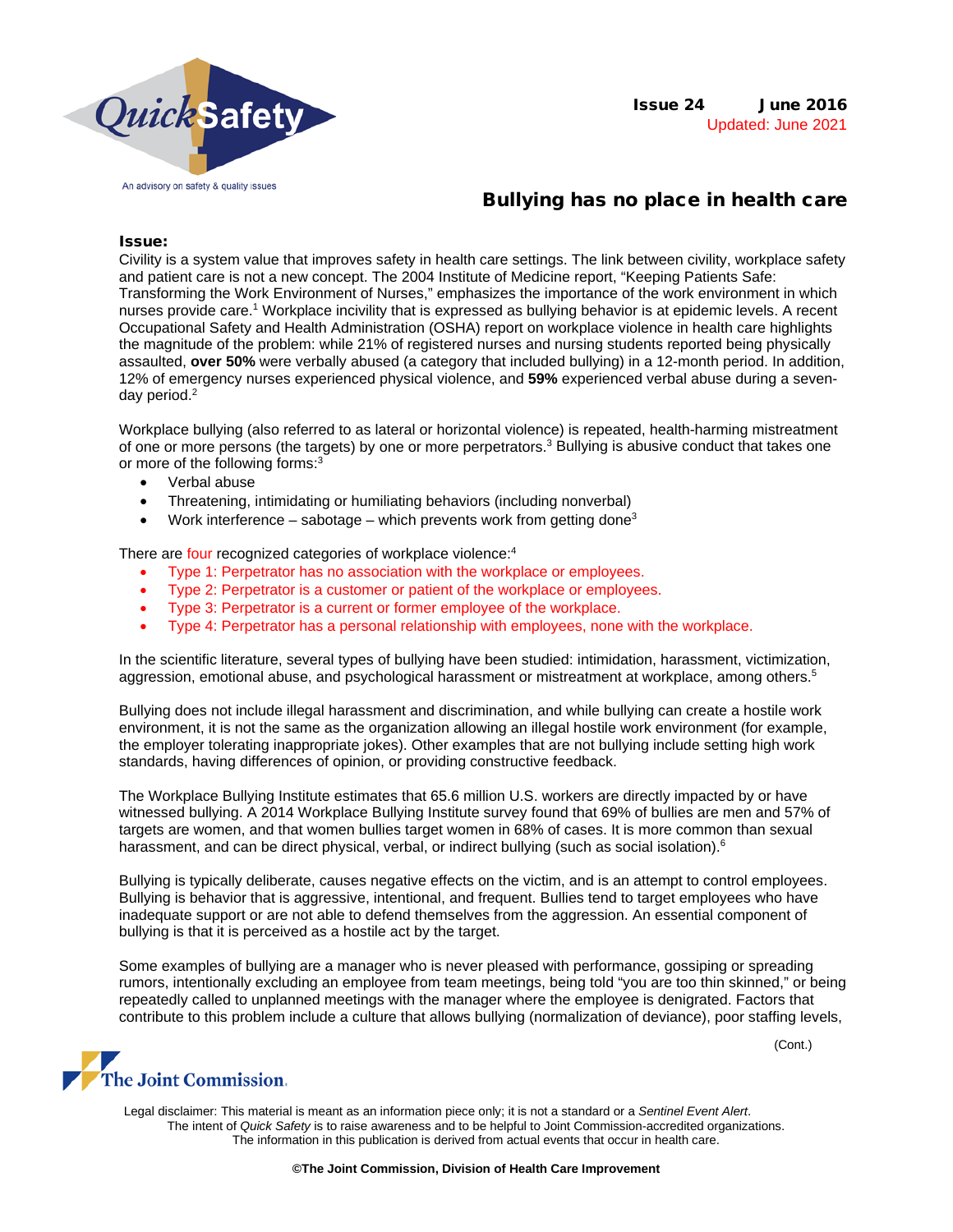excessive workloads, power imbalances and poor management skills. Specific organizational factors that can lead to workplace bullying are role conflict and ambiguity, work overload, stress, lack of autonomy, and a lack of organizational fairness.7,8

In the health care setting, 44% of nursing staff members have been bullied. Nurses tend to accept nurse-onnurse bullying as part of the job, particularly the new or novice nurse, thus the coining of the phrase "nurses eat their young." <sup>9</sup> In a study of 284 health care workers, it was found that 38% of U.S. health care workers reported psychological harassment.5

The most common health care settings where bullying is prevalent are behavioral health units, emergency departments, and intensive care units. In long term care settings, bullying occurs more frequently during evenings and night hours. The targets of bullying are employees who are typically under 40 years old; female physicians; and unmarried, female employees with less education and who have children at home.

#### **Impact of workplace bullying**

The impact of bullying behaviors on the organization are lower morale, lower productivity, and increased absenteeism (due to physical, psychological and emotional harm), followed by rapid and increased turnover, which compromises patient safety. Workplace bullying also leads to lawsuits, compensation for disability, loss of profits, negative impact on organizational reputation, and a corrosion of the patient to health care worker relationship. Employees, patients, and families who witness behaviors that are not civil are concerned about how care can be impacted. For example, a nurse who is openly critical of another nurse, or a physician who is openly critical of a nurse.

The impacts on patient and care team safety include under-reporting of safety and quality concerns, and increases in harm, errors, infections, and costs. As an example, the estimated cost of replacing a nurse is \$27,000 to \$103,000.<sup>10</sup> Bullying exacerbates the stress and demands of already stressful and demanding professions. Bullying contributes to burnout and drives talented and caring people out of the health professions. The kinds of improvements needed in patient safety and health care cannot be achieved if talented people are lost.

### **Battling workplace bullying**

Gerry Hickson, MD, and his colleagues at Vanderbilt University Medical Center (VUMC) have recognized that a significant barrier to eliminating bullying is under-reporting of the problem by health care professionals. Dr. Hickson includes a risk event reporting system in the VUMC set of "surveillance tools."<sup>11</sup>

A team led by Dr. Hickson is implementing a Co-Worker Observation Reporting System<sup>SM</sup> (CORS<sup>SM</sup>) at VUMC. The CORS<sup>SM</sup> project aims to encourage collegial respect and accountability and to couple safe, contemporaneous reporting with consistent, timely delivery of the captured stories.12 The indications are that self-reporting of unprofessional and disrespectful behaviors increases self-regulation and civility.

Alan Rosenstein, a physician and leading expert in unprofessional behavior, states that, with respect to eliminating behaviors that undermine a safety culture, "The primary goal should be to improve care relationships by increasing understanding and responsiveness to individual (physician, staff, patient) needs (emotional Intelligence), provide training in diversity, stress, anger, and conflict management, improve communication and collaboration skills, and enhance an organizational culture that respects and supports physicians, staff, and patient-centered care."13

A method used to prevent bullying of novice nurses is cognitive rehearsal. In the original 2004 study,14 26 newly licensed nurses hired by a large acute care tertiary hospital in Boston, Massachusetts, participated in an exploratory descriptive study. They were taught about lateral violence in nursing practice and the use of cognitive rehearsal techniques as a shield from the negative effects of lateral violence on learning and socialization. Knowledge of lateral violence in nursing appeared to allow newly licensed nurses to depersonalize it, thus allowing them to ask questions and continue to learn. The learned cognitive responses helped them confront the lateral violence offender. Confrontation was described as difficult, but it resulted in the

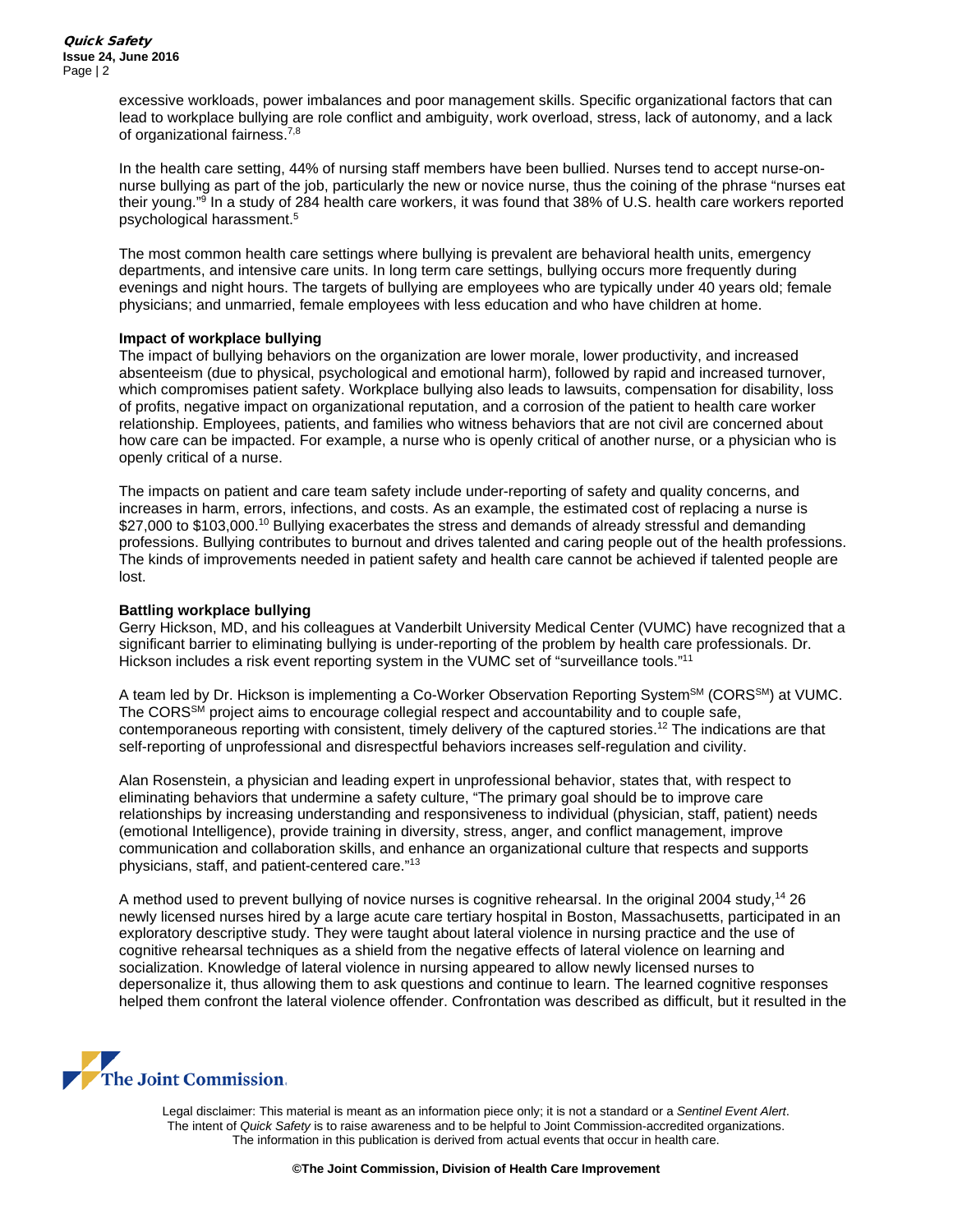resolution of the lateral violence behavior. Overall, the retention rate in this study population was positively affected.14

# Safety Actions to Consider:

In the 2013 Joint Commission publication, "Improving Patient and Worker Safety," civility is described as a necessary precursor for a safety culture in which care teams and patients must be treated with respect.15 Civility matters, which means behaviors that undermine a culture of safety are not tolerated. W. Edwards Deming stated that "quality is everyone's responsibility." Leaders especially have a critical role in battling bullying behaviors, including:

- Establishing a safety system and culture that does not tolerate bullying behaviors. Make this a core value of all leaders in the organization.
- Confronting bullies and supporting the targets of bullying.

To correct bullying behaviors that can undermine a safety culture, all health care facilities should consider taking the following specific safety actions, which are highlighted in The Joint Commission's *Sentinel Event Alert*, Issue 40: 16

- Educate all team members on appropriate professional behaviors that are consistent with the organization's code of conduct
- Hold all team members accountable for modeling desirable behaviors
- Develop and implement policies and procedures/processes that address:
	- o Bullying<br>o Reducin
	- o Reducing fear of retaliation<br>o Responding to patients and
	- o Responding to patients and families who witness bullying<br>o Beginning disciplinary actions (how and when)
	- Beginning disciplinary actions (how and when)

In developing these policies and procedures, solicit input from an inter-professional team that includes representation of medical and nursing teams, administrators, and other employees. 16

## Resources:

1. Institute of Medicine. *[Keeping Patients Safe: Transforming the Work Environment of Nurses](http://www.nationalacademies.org/hmd/Reports/2003/Keeping-Patients-Safe-Transforming-the-Work-Environment-of-Nurses.aspx)*. Nov. 3, 2003 (accessed May 24, 2016)

2. Occupational Safety and Health Administration. [Workplace violence in health care: Understanding the](https://www.osha.gov/sites/default/files/OSHA3826.pdf)  [challenge.](https://www.osha.gov/sites/default/files/OSHA3826.pdf) OSHA 3826, 12/2105 (accessed May 18, 2016)

3. Workplace Bullying Institute. The Healthy Workplace Campaign. [Healthy Workplace Bill webpage](https://healthyworkplacebill.org/) (accessed May 10, 2021)

#### 4. Phillips JP. Workplace violence against health care workers in the United States. *New England Journal of Medicine*, 2016;374(17):1661-9.

5. Ariza-Montes A. Workplace bullying among healthcare workers. *International Journal of Environmental Research & Public Health*, 2013;10:3121-3139

6. Rayner C and Hoel H. A summary review of literature relating to workplace bullying. *Journal of Community & Applied Social Psychology*, 1997;7:181-191

7. Bowling NA and Beehr TA. Workplace harassment from the victim's perspective: A theoretical model and meta-analysis. *Journal of Applied Psychology*, Sept. 2006;91(5):998-1012

8. Topa G, et al. Acoso laboral: Meta-analisis y modelo intergrador de sus antecedents y consecuencias. *Psicotherma*, 2007;19:88-94 (English translation available online)

9. Meissner JE. *Nursing*, Mar. 1996;16(3):51-3

10. Li Y and Jones CB. A literature review of nursing turnover costs. *Journal of Nursing Management*, 2012;21(3):405-418

11. Hickson GB, et al. From front office to front line. 2<sup>nd</sup> edition. Oakbrook Terrace, Illinois: Joint Commission Resources, 2012:1-36

12. Hickson GB, et al. Using coworker observations to promote accountability for disrespectful and unsafe behaviors by physicians and advanced practice professionals. *The Joint Commission Journal of Quality and Patient Safety*, 2016;42:149-161